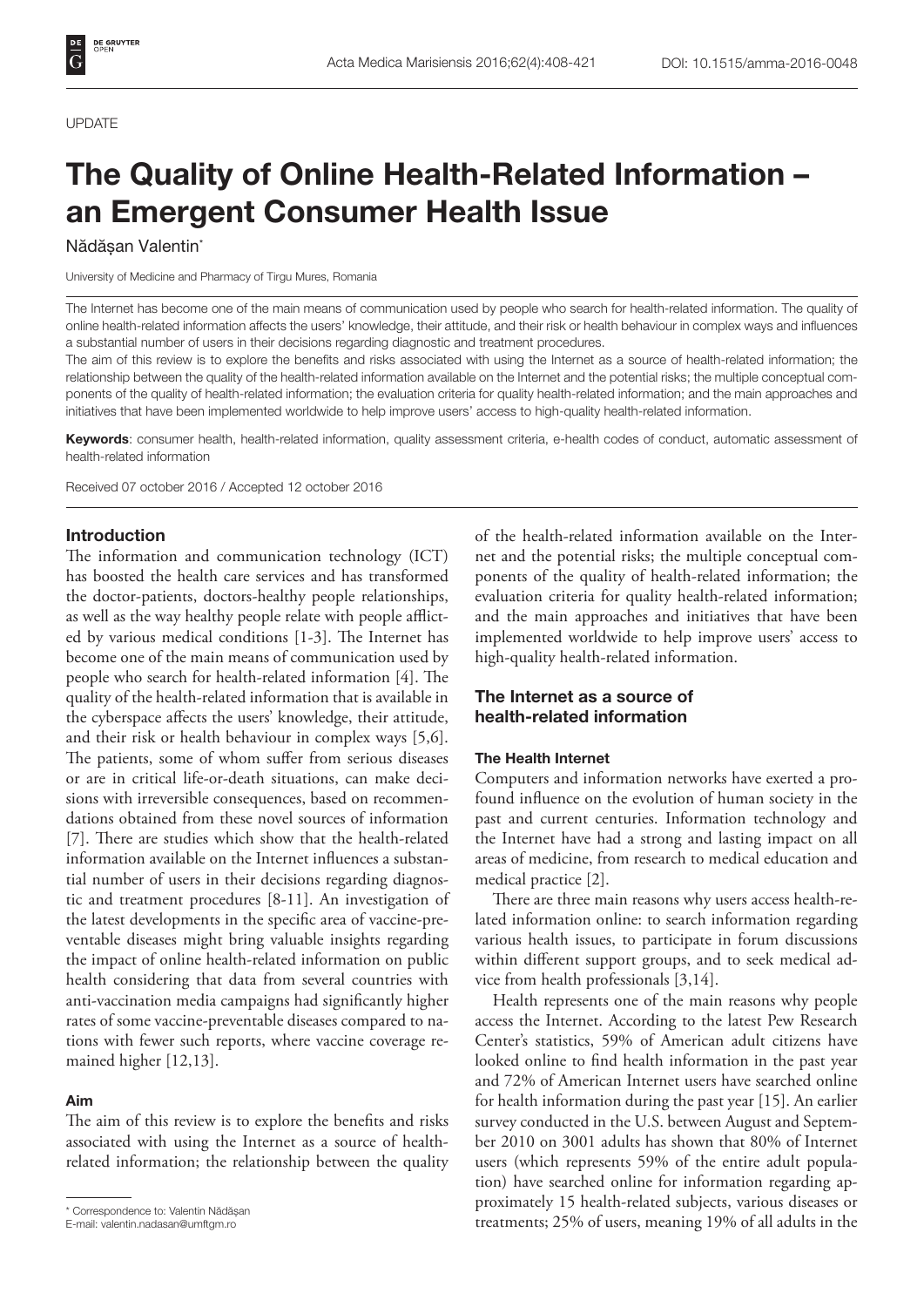USA, have watched a video online about health or a medical condition; 24% of users, meaning 18% of all adults, have searched online for opinions about a certain drug or medical treatment [16].

A study conducted in seven European countries reported that 44 % of the general population and 71% of the Internet users have searched the Internet for healthrelated purposes [17]. The percentage of Romanians who access the Internet for the same purpose increased to 19% in 2010 [18]. Another study conducted by a commercial company has shown that "the top categories about which Romanian users want to find information over the Internet include health (53.8%), education (50.8%) and entertainment (46.6%)" [19]. An IRES study published in May 2011 also has shown that health is one of the top three categories of information searched for by Internet users. The concern for health-related information seems to only be surpassed by that for politics and sports-related news [20].

The Internet has changed, more than any other communication channel, people's relationship with information in general, as well as the way in which consumers and specialists access health-related information [21]. There are studies which have shown that one in four users who search for health-related information on the Internet also join a support group and part of these users believe that engaging in discussions within these virtual support communities is emotionally, financially and information-wise more useful than direct contact with doctors [3].

Regarding communication with medical personnel via the Internet, studies have shown that starting with the early 2000s one in five doctors were using the email to send information to their patients; 3.7 million patients send emails to their doctors and 33 million more would also like to do the same [3].

Studies indicate that there are differences between people who search for health-related information using the classic medical information sources (medical personnel, medical journals, printed media) and those who search for the same kind of information online. People who use the Internet to search for health-related information are younger, have a higher income and have a superior level of education than those who use traditional information channels [22-23]. Also, it appears that people who get their health-related information via the new electronic communication channels have higher levels of health-information orientation, stronger health beliefs, and healthier lifestyles than those who look for information elsewhere than online [23].

# Benefits, challenges, and potential risks of using the Internet as a health-related information source

The Internet has great educational potential for both consumers and the medical personnel. Consumer health informatics, a new field of applied health-oriented research, is already providing many applications that enable patients and healthy people not only to access interactively and adaptively health-related information, but also promote

healthy behaviours and self-care, assist the users in making informed decisions, and provide increased and enhanced opportunities for peer information exchange and social support [24,25].

The most important advantages of the Internet as means of information over the traditional media include: widespread access to information, with no physical and geographical limitations other than the ones that are inherent to information technology, the possibility to quickly and frequently update the information, as well as improved access to personalized medical information upon request [3]. Other notable advantages include the interactivity, the reduce costs, the anonymity, and the possibility of obtaining interpersonal support within forums and online patient groups [3].

On the other hand, experts consider that the expansion of the consumer-oriented health web came along with an increased number unfounded health claims [26]. The health web is seen as a convenient platform for scammers, and researchers, professional organizations and governmental institutions have developed specific guidelines and have issued warnings to raise the awareness of consumers about the insidious but ubiquitous presence of unlicensed, unqualified online information providers, who offer from fraudulent mentoring or counseling services, to "miracle cures" or enticing life-enhancing products, frequently operating on the borderline or even completely outside the legal boundaries [27].

Probably the most commonly agreed upon source of concern is the fact that a large amount of health-related information that is shared over the Internet is of poor quality, exposing users to significant health risks [7]. During the last decade, there has been published a large number of studies scrutinizing the quality of online information related to most if not any known disease or medical condition. Various authors conclude that the Internet is not a reliable source of information and does not accurately inform patients about coronary heart disease [28], cardiac murmurs [29], varicose veins and the treatment options [30], gastric cancer [31], breast cancer [32,33], head and neck cancers [34], oral cancer [35], prostate cancer [36], urological oncology [37], hemangiomas [38], menopause [39], diabetes mellitus [40,41], parathyroid disease [42], healthy nutrition [43,44], vitamin B12 [45], depression [46], epilepsy [47] rheumatological conditions [48], osteoporosis [49], first aid for burns [50, 51], first aid in choking [52], cervical and lumbar disc herniation [53,54], scoliosis [55], vascular and other surgical operations [56,57], influenza [58], child fever [59], coeliac disease [60]. The concerns regarding the poor quality and many times even misguided health-related information available on the Internet have increased with the advent of Web 2.0 and its equivalents in the medical field (health blogs, health-oriented social media groups, YouTube), namely Health 2.0 and Medicine 2.0, which are characterized, among other traits, by an unprecedented increase in user-provided content [61-63].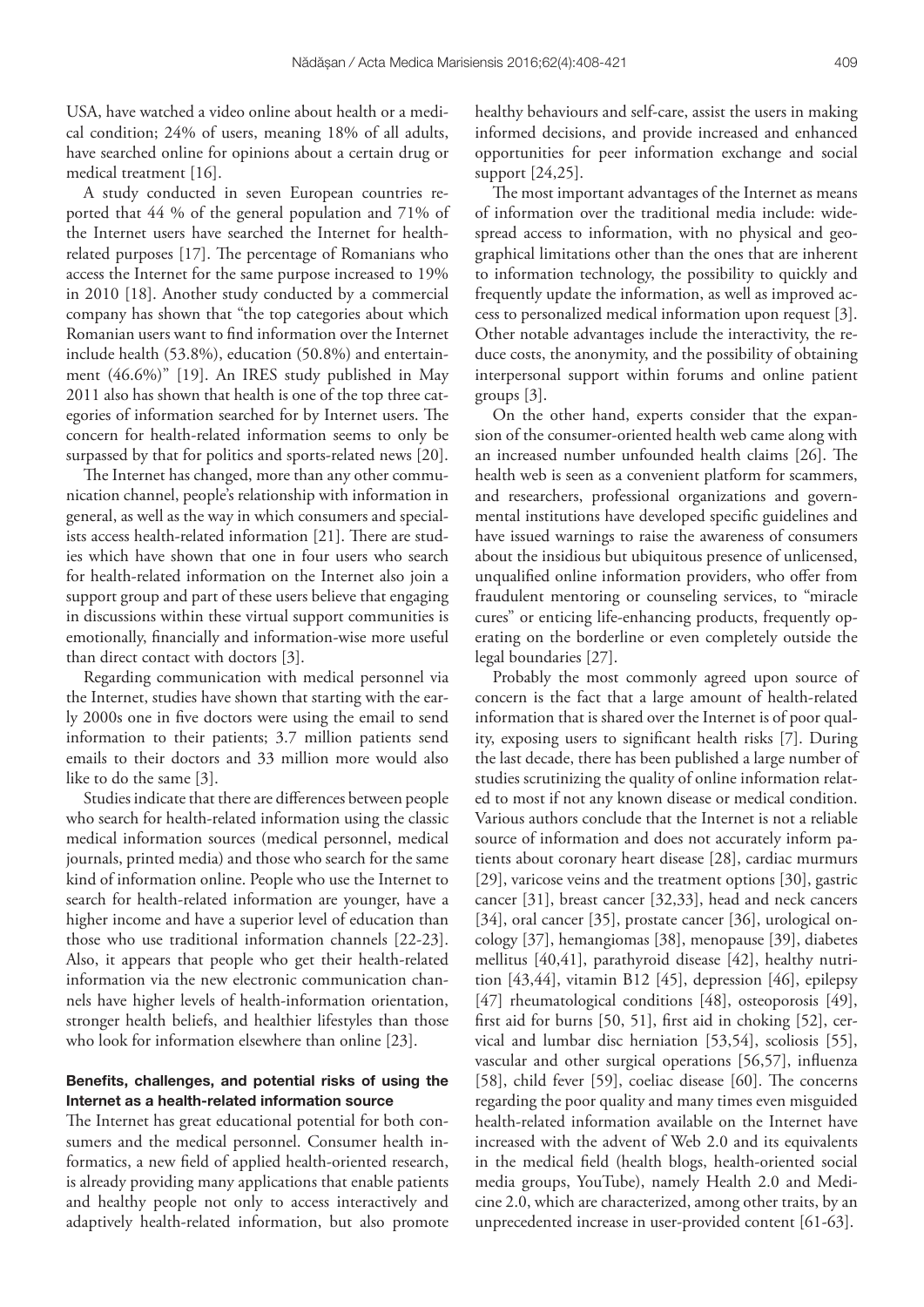Online health-related information can have undesirable health consequences for the users even when the information is of very high quality. This fact has been explained through the so-called "contextual deficit" which is characteristic to health-related information that is shared over the Internet [64]. A lack of context increases the risk of incorrectly applying information that is actually correct, like for instance when a message that was written for specialists is read by non-professionals, when a piece of information that is valid within a certain clinical context is transferred into a different context where it loses its validity, when a piece of information is outdated, or simply when the information is presented in a certain language and it is misunderstood by a user who does not have proper knowledge of that language [64].

Another concern is related to a growing number of interactive medical applications designed for the direct use of patients and healthy people, as well as of electronic patient registries that require collection of personal data, which raises sensitive personal data management and safety issues [65].

Last but not least, another challenging ethical issue is that the implementation of Internet and communication technologies in the healthcare field might lead to more discrepancies in the availability of health services for several disadvantaged groups of population (those affected by physical or psychological disabilities, people with low general health, and computer literacy, people with language barriers and low socioeconomic status). Experts are concerned that rapid advancements in health informatics and web, computer or mobile device based health communications might deepen the digital dived for individuals or groups with the poorest access to information and electronic technology [66].

# Criteria for Assessing the Quality of Health Information on the Internet

A number of authors, professional organizations and governmental institutions have pointed out the questionable accuracy of online health-related information and the potential risks for users who make decisions relying on sources that don't comply with the basic ethical standards either because the providers of information are not aware of the applicable policies or because they deliberately engage in fraudulent activities [64, 67,70,71]. This concern has led to the launching of a significant number of initiatives focused on developing quality evaluation instruments for online health-related information.

The first initiatives towards developing guides for health websites creators and users were taken as early as 1996. Systematic reviews published over the last decade have identified between tens and hundreds of quality evaluation instruments for health-related information on the Internet [72-75].

Even though there are a number of technical and methodological differences between the various quality initiatives for the health Internet, they all have a common feature, which is the concept of normative criteria for best practices when it comes to sharing health-related information online [75].

In a systematic review, Kim et al classified the most frequently used quality criteria included in quality evaluation instruments for health-related information on the Internet and they found 165 criteria [76]. The majority of all considered criteria were grouped into the following categories:

- • Content criteria (quality, validity, accuracy, completeness, depth)
- • Design and aesthetic criteria (layout, graphics, the use of media)
- • Credibility or ethical criteria (stating authors' names and their professional accreditations, disclosing sponsors, developers, specifying the purpose and character of the organization, mentioning financial sources, sources of information)
- Information currency (update frequency, whether the information is old or new, the degree to which the website has been updated)
- Source authority (the reputation of the source, its credibility)
- • Ease of use (navigability, information accessibility on the website, functionality)
- • Accessibility and availability (ease of access, access costs, whether the content is available with or without registration and/or fee, optimized for most common browsers and operating systems)
- • Links (the quality of links, the use of links to other sources)
- • Attribution and documentation (clearly stating the sources, a balanced presentation of evidence)
- The target audience (mentioning the target group, adapting the content to the declared target audience)
- • Contact information or feedback system (displaying contact information, postal address, email address, phone number)
- User support (support availability, documentation availability)

The criteria that were not specific or were unique were included in a separate category, referred to as "other". Up until now the multidimensionality and complexity of all criteria have rendered it impossible to define a complete, universally accepted evaluation system. The criteria sets which have been proposed thus far feature both areas of divergence and a significant common area.

## Criteria for content quality

Investigating the quality of online health-related information has been frequently focused on two key dimensions: completeness or the degree to which the subject is covered, and accuracy or the degree to which the given information is correct [4]. To these primary aspects, some authors have added a third dimension, which aims to indicate whether a particular piece of information could expose the user to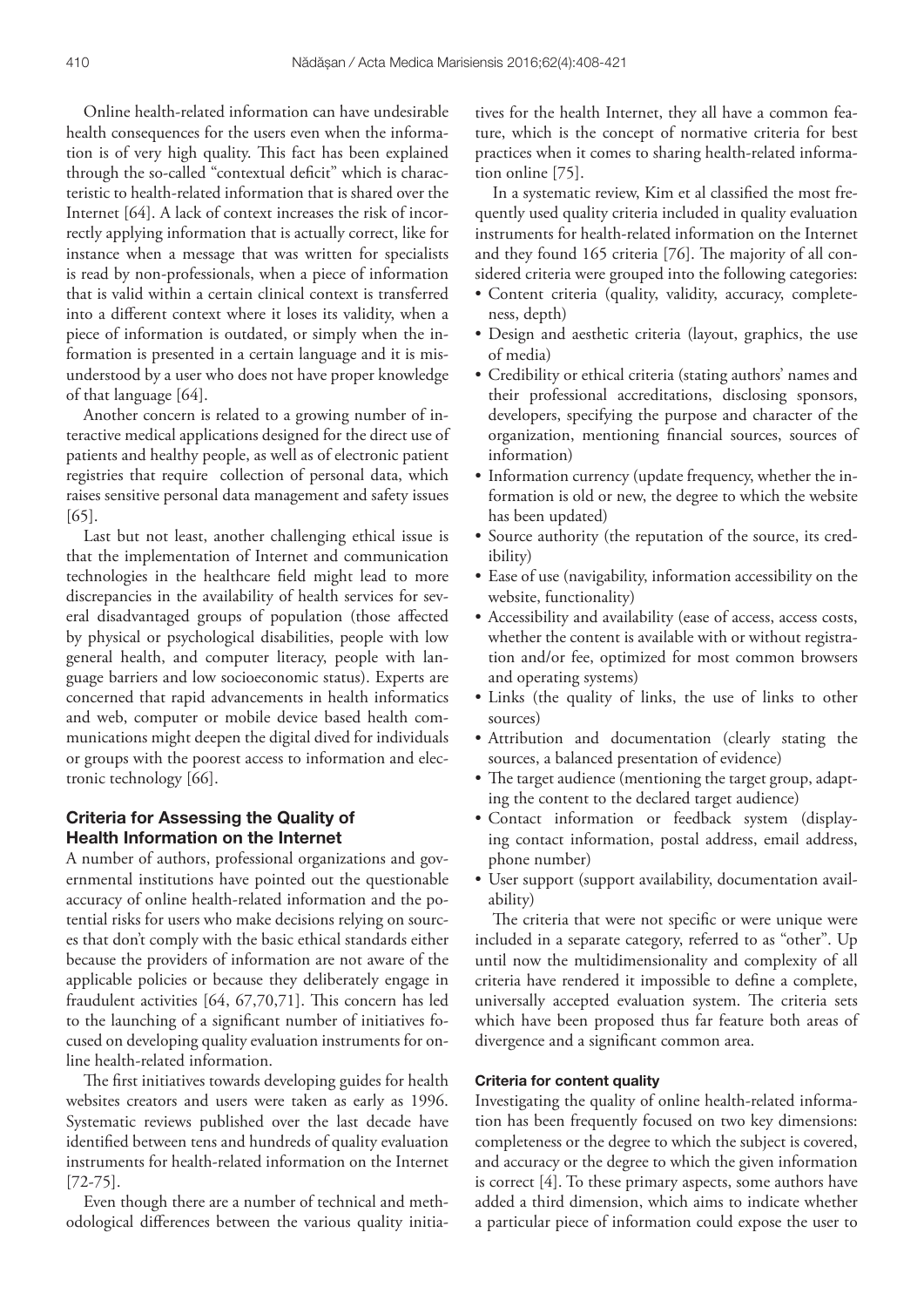a health risk by applying it. The assessment of the potential risk theoretically must include both the risk resulting from failing to mention important information pertaining to the topic (risk by omission) as well as actively conveying an information that is inaccurate or misleading (risk by commission) [77].

Although the methodologies for evaluating content completeness are varied from author to author, there are a few widely accepted methodological principles. One of the most common methods is computing the proportion of knowledge items covered on the website by comparing it against a normative list of knowledge items or a topic specific benchmark [4]. The number and nature of information items that are considered relevant for assessing health-related websites depend on the researchers' judgment. Another method of expressing completeness relies on calculating the percentage of websites which provide a minimal amount of information that is considered to be essential [9,46,59]. As regards the methods used to assess website completeness, the heterogeneity of the measures makes it difficult if not impossible to directly compare the result reported by different authors. A thorough examination of the evaluation methodology shows that in many studies researchers included completeness indicators which in addition to actual completeness per se, also included information accuracy criteria [4].

Accuracy, or scientific validity, was defined as the degree to which the information on the evaluated website followed the soundest available evidence or matched the information which was most widely accepted among specialists [4]. As with completeness, the way in which information accuracy is evaluated varies from one author to another . The reference base is usually developed during a preparatory step by bibliographic research from evidencebased medical guidelines, systematic reviews, expert published consensus documents or reference works. However, there are some studies in which the assessment of completeness is left at the evaluator's personal judgment and is not constrained by a predetermined benchmark. Furthermore, some researchers assess the accuracy of information based on standards outlined beforehand, while others develop the accuracy standards after collecting the information. The heterogeneous nature of the assessment methodology is also influenced by which information is considered as important [4].

Another important aspect regarding the quality of information on health-related websites refers to estimating the risk to which users could be exposed by uncritically applying some potentially harmful information. Walji et al have identified information that is potentially unsafe by either direct misinformation, or by omission [77]. Within the first category, authors distinguish risk-laden information because of toxicity (e.g., the recommendation of certain extracts containing active toxic compounds), because of side effects of unwanted interactions (e.g., the recommendation of supplements which could interfere with an-

tibiotics), because of delayed diagnosis or retarded/rejected conventional treatment. Within the category of risk by omission, the authors also defined four other subcategories of risk: failing to give a warning (e.g., not mentioning an important symptom necessary for identifying a serious medical condition), not mentioning certain substance interactions (e.g., not mentioning the interactions between the different medicinal preparations or extracts presented on the website, or between those recommended on the website and conventional medication taken by the patient in the mean time), not listing certain known side effects and finally not specifying known contraindications for certain treatments presented on the website [4].

#### Functionality Criteria

As far as functionality is concerned, the quality of a website depends on several factors, the most important of which being accessibility and navigability [78].

Accessibility refers to all aspects, chiefly the technical ones, which impact the optimal localization and display of searched-for information. The level of information accessibility on a website can be limited by browser incompatibility and the format in which the content is presented [78].

Another important aspect regarding accessibility is the website's visibility, that is, how readily search engines can find it when users search for information that is offered on its pages [78]. IT experts talk about an entire series of characteristics that pertain to website search engine optimization (SEO).

Information accessibility for people with disabilities is also a topical issue that is affected by website functionality. For visually impaired people, for instance, some important features include the possibility to adjust font size, the possibility to change the colour scheme for the website template, or in more severe cases the possibility to access the written information in audio format [79,80].

Navigability refers to how easy it is for the user to quickly go from one page to another to find the wanted information within the website. This includes the way menus and submenus are organized, the existence of a site map, how much information is displayed on the screen, and whether or not the website follows largely accepted conventions regarding elements (positional or visual) which facilitate navigation. An important complementary function which ensures quick access to the information within the website is an advanced internal search engine. Other functionality improvement features include the ones which memorize the user's navigation path within the website, website customization features and others [4,78].

### **Readability**

Readability refers to how easy or how difficult it is to read a text. Readability shouldn't be mistaken for intelligibility. Understanding or comprehending a text depends, aside from readability, on a large number of factors (physiological, psychological, cultural, linguistic and others). Read-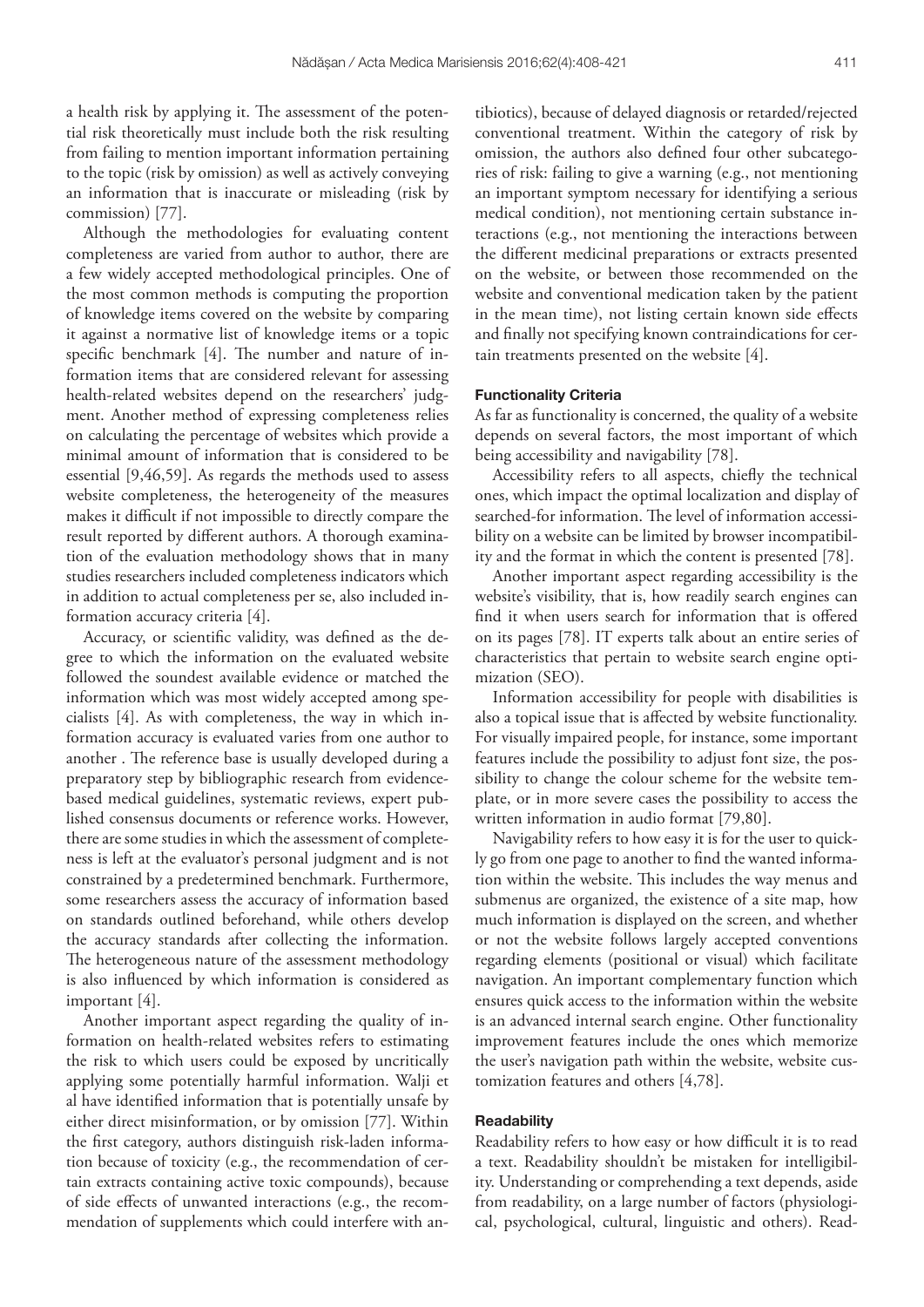ability evaluation is performed using mathematical formulas based on parameters such as sentence length and word length [81]. The most commonly used readability tests are Flesch-Kincaid Grade Level, Flesch Reading Ease, Simple Measure of Gobbledygook, Gunning-Fog index, and Coleman-Liau Formula. Studies suggest that common readability tests are inadequate for assessing the level of difficulty in written health-related materials [82]. Some authors have proposed readability tests specialized for health-related texts which in addition to syntactical and morphological parameters also included semantic ones to evaluate the degree of familiarity with the terminology within the analyzed texts [83,84]. The degree of readability is expressed either as scores or as the minimum level of education necessary to easily read the tested material. The published studies regarding the readability of online health-related texts have shown that these materials are generally difficult to read [85,86].

#### Aesthetic Criteria

Among the aesthetic aspects which some studies have examined about the quality of health-related websites include graphic layout, colour palette, dominant colours, contrasts and/or colour shades, design originality. Also, some authors include under these criteria a measure of the visual aids inserted in the website (static images, audio-video material, and interactive media)[4]. The relatively small number of studies addressing the aesthetic criteria of quality was attributed to the subjective character of such undertaking. Some authors have noticed that the inter-rater reliability of the methods evaluating the aesthetic criteria of the health-related websites was much lower than in the case of evaluating navigability [87].

These criteria do not affect the quality of the content per se, however, the professional and attractive look of health-related websites seem to have a significant impact on the impression of credibility they convey to users. According to a qualitative study on user behaviour on health-related websites, the aesthetic aspect, the perception they gain at the first visual contact, within the first seconds of opening the homepage, are considered highly important by most users. Thus, an excessively busy design, a too complex structure, a lack of clear navigation clues, an excessive use of unattractive colours, pop-up advertisements, a font that is too small often cause users to no longer visit such websites and continue their search elsewhere [88].

## eEurope 2002 Credibility Criteria

Considering Europeans' growing interest towards online health-related information, The Council of Europe has supported an initiative within "eEurope 2002" to develop a central set of quality criteria for health-related websites. Over the year 2001, as a result of a number of meetings attended by leading government representatives, international organizations representatives, nonprofit organiza-

tions representatives and industry representatives, a unified set of quality criteria was developed, according to which the Member States, the public, and the private sector could develop quality initiatives regarding health-related websites [78].

- 1. Honesty and transparency. These criteria require: stating the provider's identity (name, address, email, the website manager's/representative's address), transparency regarding the website's purpose and objectives (stating the target audience, describing the objective), transparency regarding all financial sources (grants, sponsorships, advertisement, donations, volunteer assistance) [78].
- 2. Authority. This criterion implies stating the source of published data/materials, indicating the name and professional accreditation for all individuals or institutions providing the information, including the date at which their professional accreditation was granted [78].
- 3. Confidentiality, privacy and personal data safety. This criterion implies clearly defining the confidentiality and personal data protection policy, which needs to comply with the European legislation [78].
- 4. Information updates. This criterion requires regular checks regarding the currency of the information for every page and regular updates, as well as clearly stating the date at which the last update was performed [78].
- 5. Responsibility. This criterion includes providing a feedback system for the users, clearly stating who is in charge of ensuring the website's conformity to the existing quality standards, taking all necessary measures to ensure that all linked websites, as well as all other partner websites follow the same Internet quality standards and a clear description of the content selection process [78].
- 6. Accessibility. This criterion requires ensuring physical access to the website as well as respecting the navigability and content readability standards [78].

In principle, the European quality criteria are independent of the website's content and medical specialty and they include metadata about how the content is displayed on the website. They are known by a series of names, such as "credibility criteria", "technical criteria", "general criteria" or "ethical criteria" [4]. The credibility criteria have been used as a basis for developing guides, codes of conduct, quality seals, certification systems or other initiatives for improving the quality of online health-related information [78].

# Approach Strategies And Implementation Mechanisms

According to the core concept of the initiative and to the implementation mechanism, there are several categories of approaches that can be distinguished in evaluating healthrelated websites (Table I).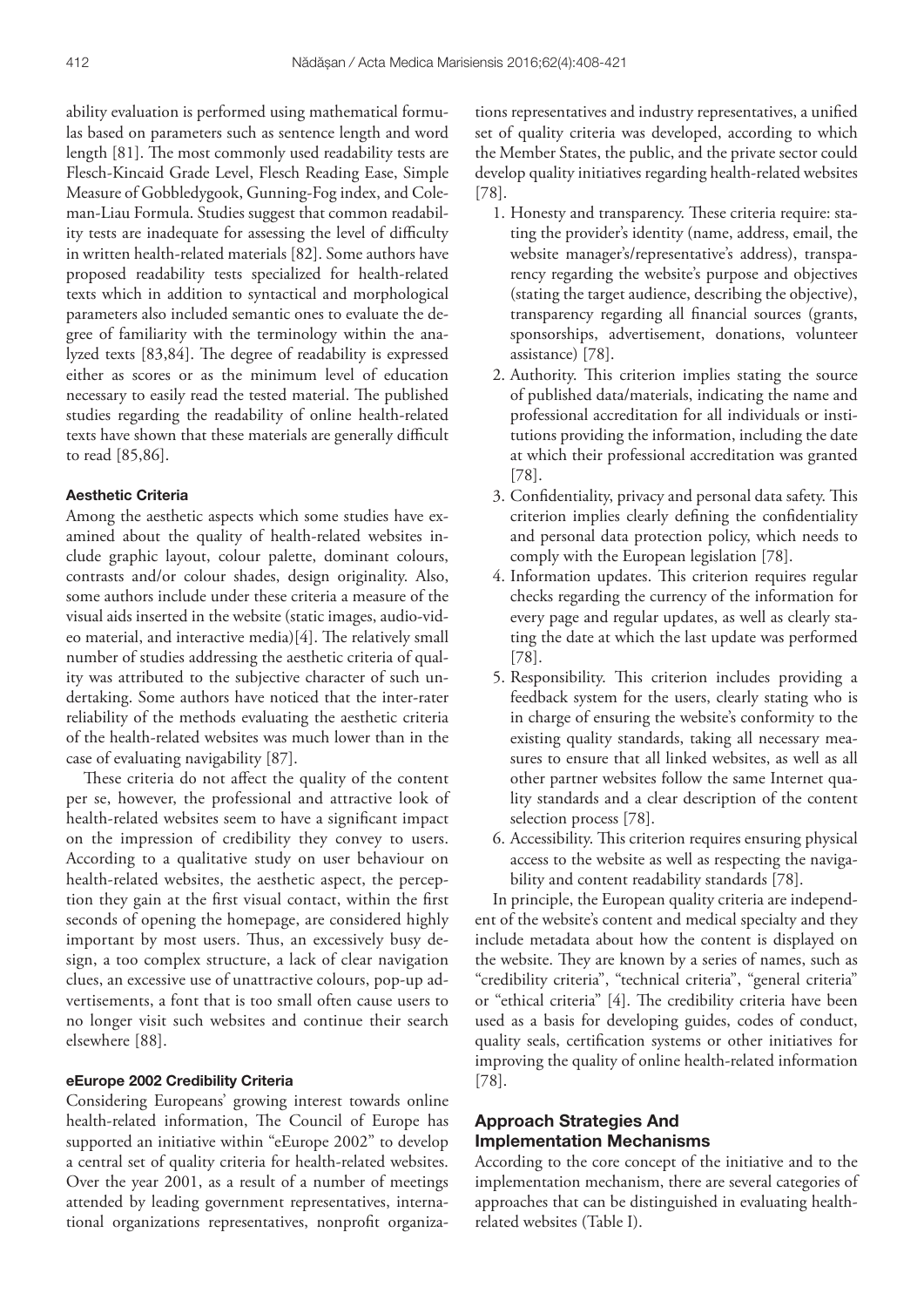| Type of approach             | Type of implementation                                                                                                                                       | Examples                                                                                                                    |
|------------------------------|--------------------------------------------------------------------------------------------------------------------------------------------------------------|-----------------------------------------------------------------------------------------------------------------------------|
| 1. Code of Conduct           | Guidance, direction                                                                                                                                          | HONcode, e-Health Code of Ethics, HI-Ethics Code of Conduct,<br>EC Quality Criteria for Health-Related Websites, IFPMA code |
|                              | Orientation, mentoring and quality mark/seal                                                                                                                 | <b>HON</b>                                                                                                                  |
|                              | Auto implementation on subordinate websites                                                                                                                  | AMA code                                                                                                                    |
| 2. User quide                | Assessment questionnaire applied by the user                                                                                                                 | DISCERN, HSWG IQ Tool                                                                                                       |
| 3. External<br>certification | Fee-based evaluation, certification and rating process performed by a<br>specialized entity                                                                  | URAC, TNO QMIC                                                                                                              |
| 4. Filtering tools           | Quality websites are manually selected and made available to users<br>who are accessing them health and medicine directories                                 | OMNI (INTUTE), Healthfinder, HealthInsite, HardinMD                                                                         |
|                              | Manually selected websites are accessed by users through search<br>engines specialized in one or more medical fields                                         | HONselect, MedHunt, HONmedia, HealthFinder, PudMed                                                                          |
|                              | Filtering is automatically performed by a software application installed<br>on the user based on certain measurable indicators provided by the<br>developer. | Automated Quality Assessment (AQA)<br>Automatic Indicator Detection Tool (AIDT)<br>Support Vector Machines (SVMs)           |
|                              | Complex filtering based on self-applied meta tags and implemented by<br>third parties depending on the user's settings                                       | MedCERTAIN (at present MedCIRCLE)                                                                                           |

## Codes of conduct

Codes of conduct try to solve the problem of the quality of health-related information on the Internet by elaborating recommendations or guidelines for website developers and users. The recommendations are based on a set of quality criteria. The Codes of conduct provide to health website developers a description of the self-evaluation process that must be implemented and explain to websites owners and users as well the best practices to be followed in disseminating high-quality health-related information, so that the website designers be able to respect the principles of website creation and the users be enabled to identify the websites not complying with the recommended practices [75].

The simplest implementation mechanism of the code of conduct is its voluntary use as a guideline for building the website by webmasters and all online health-related information providers.

Another implementation mechanism for codes of conducts is represented by those adopted by national professional associations or umbrella organizations for their own use. Certain organizations develop their own codes of conduct. In these cases, implementing the code is more secure and more complete since the founding forum of the association or organization can take disciplinary measures against members or subordinated entities that deliberately ignore or violate the code of conduct [78].

A complementary implementation mechanism practiced by some of the organizations which have developed codes of conduct is the so-called quality seal. The quality seal is a distinctive mark, an emblem or a logo, which displayed upon request on a website certifies that the healthrelated information provider has pledged to implement the specific code of conduct that the seal refers to. The code of conduct is voluntarily adopted by the administrator of the website and the quality seal is self-applied under the conditions imposed by the issuer. Basically, websites that would like to display a certain quality seal must make a prior approval request and will receive authorization to display it on their web pages only after the organization issuing the

seal verifies that the applicant complies with that code of conduct. The maintenance of the health-related information quality standards over time as required by the code of conduct is usually checked on a regular basis and in case a website has departed from the code that has committed to abide by, it is either warned to make the necessary steps to reinsure its compliance with the code or it is demanded to remove the seal. Users may also notify the organization in cases of fraudulent use of the label [75,78].

The development of a code of conduct is usually a lowcost undertaking, basically consisting of costs incurred by meetings of the expert group who develops the code of conduct and expenses with disseminating the recommendations. Furthermore, the cost of applying a quality seal is insignificant both for the developers and the owners of the health-related websites. Usually, the processing of membership applications, the random periodical checks of member websites' compliance and the targeted inspections initiated at the user's reports can be achieved by the organization issuing the quality seal with the help of a qualified team [75,78].

The major disadvantages of codes of conduct are represented by the lack of enforcement mechanisms and the difficulty of monitoring on a long term the compliance of registered entities to the respective code of conduct. As a result, codes of conduct may have a limited echo in time and thus their usefulness may be compromised [75,78].

On the other hand, just as with simple codes of conduct, the requirements to respect quality criteria when developing health-related websites will exclusively depend on the owner's / manager's will.

The benefit to users is that the displayed seal continuously draws attention to the importance of quality principles. Certainly, the actual usefulness is influenced by the extent to which website visitors understand the role of the seal and are interested in the values that it promotes [75].

Some of the best known codes of conduct are the following: the Health on the Net Foundation Code of Conduct (HONcode), the eHealth Code of Ethics of the Inter-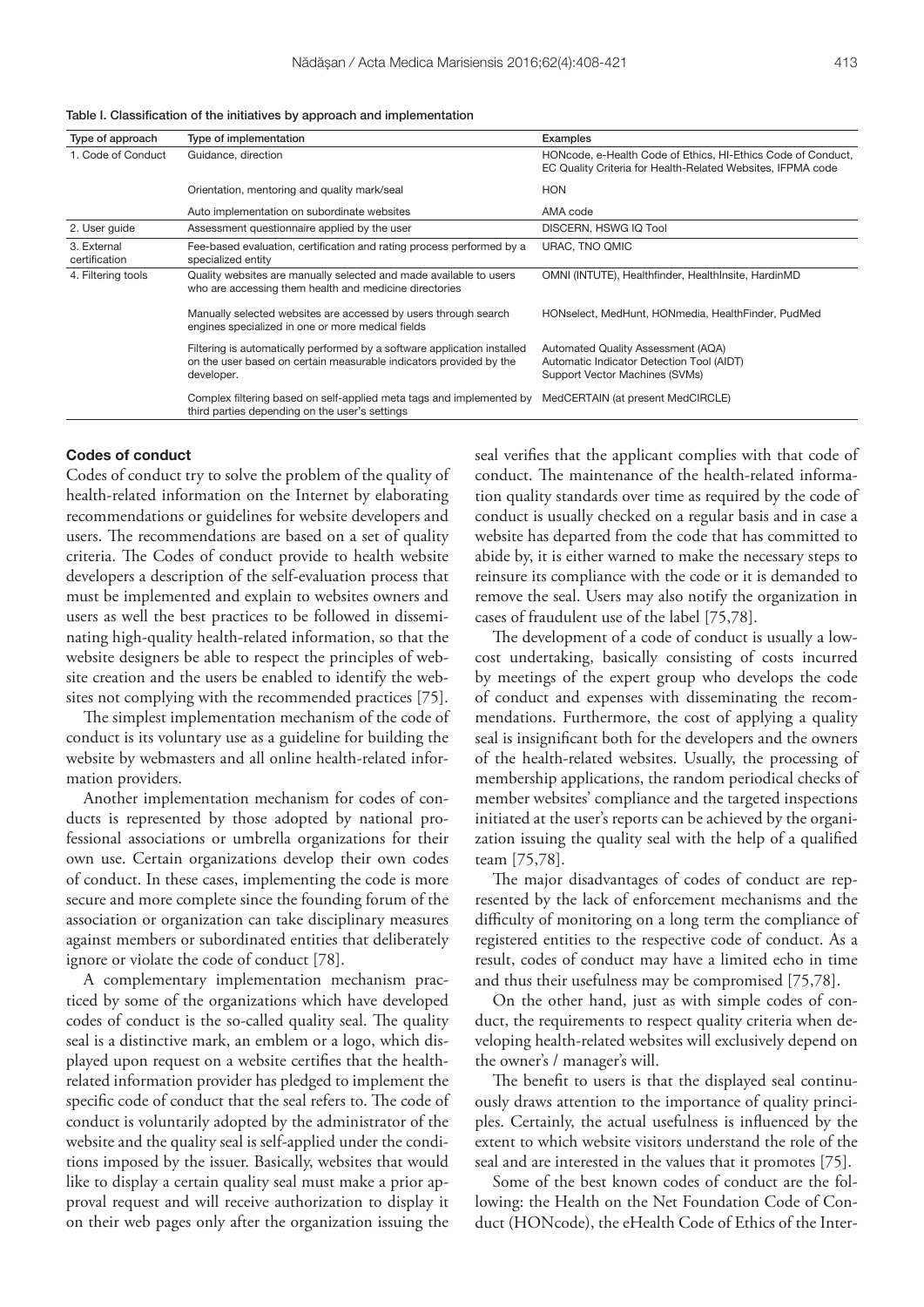net Health Coalition, the HI-Ethics Code of Conduct, the code of the American Medical Association, eEurope 2002: Quality Criteria for Health related Websites, the code of the International Federation of Pharmaceutical Manufacturers & Associations and others [78,89-93].

#### User Guides

User guides are another approach to promote the quality of the medical Internet. These tools help visitors to appreciate themselves, based on a certain code and a set of quality criteria, to what extent and in what way the information on the visited websites meet quality standards. From a technical point of view, the evaluation guide is activated by just clicking a button or an icon displayed on the site. Then the user follows the guide that will prompt him to answer a series of questions related to the content of the website. At the end of the questionnaire, the user will be able to appreciate the quality of the visited website according to the score and the conclusions presented by the quality guideline. Quality guidelines can be general or specific to a medical subdomain or to a particular category of users (e.g. children) [75,78].

User guides are convenient for owners of websites as they do not involve any expenses from their part. Furthermore, the costs for developing and implementing guidelines are not high, usually having the same magnitude as the costs associated with the development of criteria and questions and the work of the programmers who write and test the source code of the application displaying the guide [78].

The extent to which guides contribute effectively to consumer orientation is strongly influenced by the fact that users are the ones who are totally responsible for launching and running the electronic guide. Some of the guidelines include a large number of questions so that their reading can take a lot of time given the fact that today's user is always in a hurry. Since this type of quality user guides requires a very high degree of motivation to be used effectively, the real benefits could be relatively small [78].

The most popular user guides for the quality assessment of health-related information on the Internet are DIS-CERN, NETSCORING and QUICK [94-96].

## External certification

External certification or accreditation is a way to ensure quality in which the health information provider is assessed by an external, independent entity. The assessment is conducted according to a rigorous methodology, within the framework of a legal agreement between the health information provider and the assessing organization. During the accreditation process, the assessor and the applicant communicate and collaborate in order to achieve the ultimate objective of the certification. The accreditation process involves both an audit of the internal rules regarding the dissemination of health-related information by the owner of the website and an audit of the actual implementation of the regulations. Once the applicant meets all the

conditions for accreditation, the certification seal issued by the evaluator may be displayed on the applicant's website. This will certify that the health information provider meets all quality standards in the field and that the specific quality requirements are guaranteed by the accreditation company. The seal is actively linked to the external evaluator's database and thus the visitors are able to get an instant confirmation of the authenticity of the seal [97].

This type of initiative has emerged as a result of the providers' need to display on their websites a proof of quality that visitors would perceive as objective, independent, and professional. In fact, objectivity is ensured by entrusting the accreditation / certification process to a third party. Financially speaking, the cost of this outsourcing is really high. The level of quality assurance is directly proportional to the prestige of the company conducting the certification and of course, with costs supported by the health-related information provider. However, there are also evaluators who provide certification services at a relatively low cost [75].

It is quite obvious that from the user's point of view, this approach is very convenient because the guarantee of the quality of information is achieved without financial or time investment. Though, the utility is conditioned by the seriousness of the company that issues the quality certificate and the acceptance of the assessor's criteria by the consumer. Additionally, Eysenbach believes that external certification signalled by simply displaying a quality seal involves a regrettable reduction in data acquired by the laborious analysis of the qualities of the website to an ultra simple result, of binary type, achieved either by the presence or the absence of the certificate [97].

This type of quality initiative for health-related information quality includes URAC in the USA and TNO QMIC (in Europe) [98,99]. Although many external certification projects were started, few of them managed to operate for more than a relatively short period of time.

#### Quality filters

Quality filters are an approach that consists of selecting, manually or automatically, websites with quality health-related information based on predefined criteria. The healthrelated web resources selected in this way are stored in a database that is made available to users in various ways.

One of the most promising types of quality filters are the health-oriented web directories. They consist of a portal through which the users can access a selected universe of resources organized according to quality, relevance and topic [75].

One of the first quality filters of this kind is known as OMNI (Organising Medical Information Network) a project launched and supported by specialists from the UK. From 2006 it has been included in the medical and dental section of "Intute" which is a multidisciplinary portal. Since July 2011, the updating of this database has been discontinued due to funding difficulties [96,100].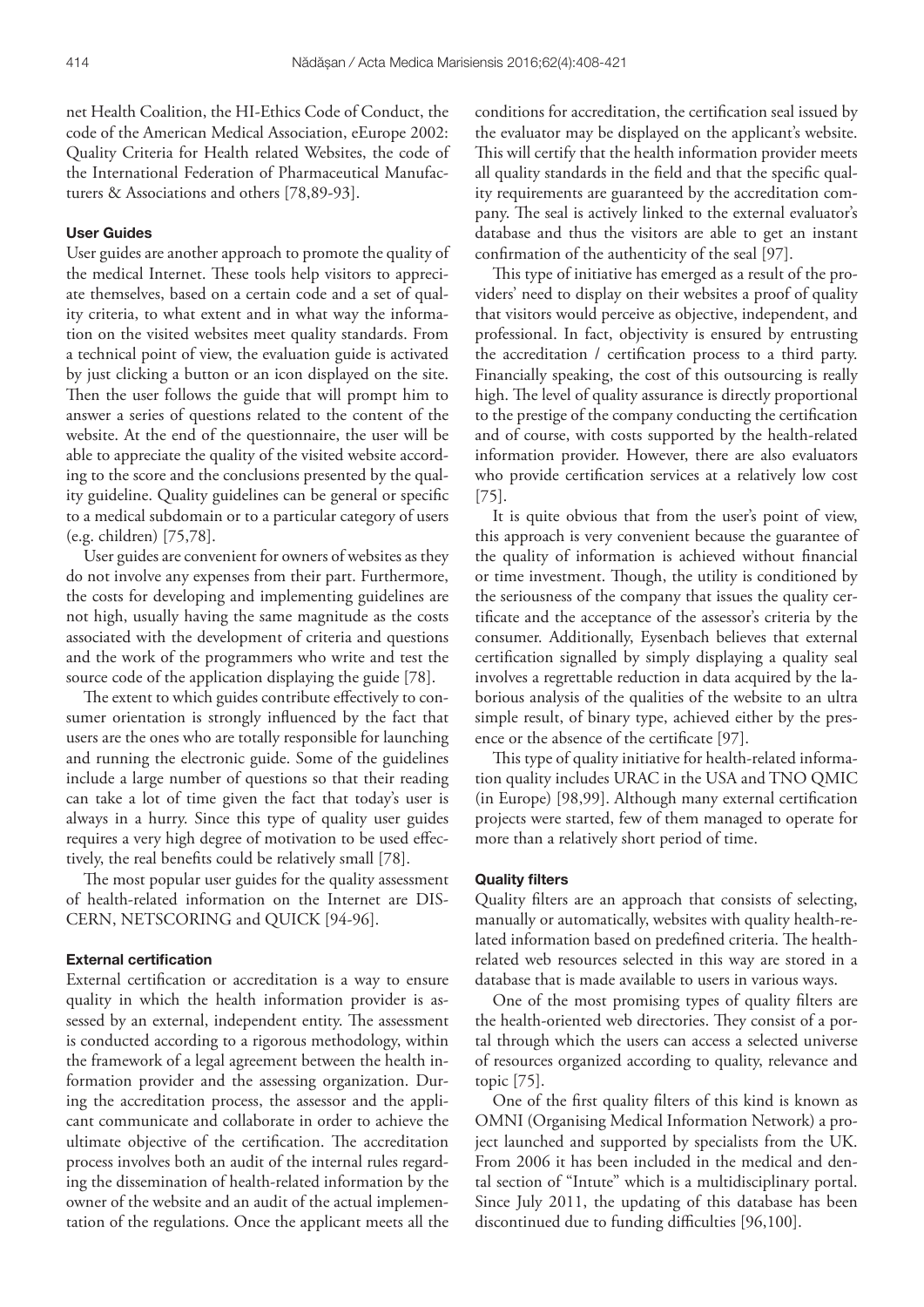Another quality filtered health information directory and portal is MedlinePlus, a service offered by the National Library of Medicine and the National Institutes of Health, USA [101].

The second type of implementation of the quality filters consists of specialized search engines. Their usage is similar to regular search engines but unlike the general ones those serving as quality filters, extract the results from a preselected database taking into account the quality criteria set by the developer of the filter.

Examples of such implementations are HONcodeHunt and HONselect (both of which provide two different versions, one dedicated to patients and the other for medical professionals), MedHunt, HONmedia and other search engines created by the HON Foundation [102-105]. Other important health oriented search tools are: HealthFinder a search engine created under the aegis of The United States Department of Health and Human Services (USDHHS) and PubMed, a search engine and highly specialized database for biomedical scientific publications made available to users by the National Library of Medicine and National Institutes of Health, USA [106,107].

Many quality initiatives that were based initially on only one of the two versions of filters have developed over time a complementary version, thus allowing users to access information both as a health information directory as well as a search engine.

From the users' point of view, it is obvious that quality filters are extremely convenient and are more advantageous than unspecialized search engines such as the well-known Google and Yahoo [75].

Despite the above-mentioned advantages, most people seeking health-related information start their search on a general search engine or unspecialized portal. A report published by the Pew Research Center highlighted that 89% of health-related information seekers in the United States begin their search at a general portal for instance Yahoo or AOL and only 8% initiate their search on a specialized website like WebMD.com [108].

In terms of costs for the author institution, the construction and especially the long-term development/ maintenance of manually managed quality filters, either as directories or specialized search engines in one or more medical fields, is a real challenge. The dynamics of healthrelated information requires regular selection and sorting of websites which involves a large amount of work performed by experienced personnel in a field characterized by an extreme complexity.

The failure of many quality initiatives whose maintenance represented a Sisyphean task led to the exploration of new directions that hopefully could achieve the same goals with a more realistic human and technical apparatus. Therefore several authors have proposed projects to set up automatic filters in order to reduce or completely dispose of the human evaluators by transferring this task to software applications and computers.

A few authors tested automated quality assessment procedures implementing machine measurable quality parameters [109,110]. Griffiths et al have developed a quality ranking algorithm on a sample of depression websites using criteria based on current scientific evidence. The automation of the evaluation procedure is still difficult because the application requires pre-testing on a large number of training websites. Moreover, the replication or generalization of the automated quality assessment procedure to other health-related topics or fields requires renewed testing and training on a large number of websites relevant to each specific topic or field of interest [109]. Exploring in a similar line of research for the development of automatic filters, Wang and Liu have designed an Automatic Indicator Detection Tool (AIDT) which has shown a promising capability to automatically detect measurable quality indicators on health-related web pages [110].

The latest innovation in the line of automatic detection of health-related information on the Internet has been reported by Aphinyanaphongs et al and is based on machine learning models that were able to identify questionable cancer treatments on the web. The authors claim that their experimental model is not only accurate but could be generalizable to other treatments and scalable to the entire web [111].

Finally, the most comprehensive approach to the issue of quality filters for health-related websites is considered the filtering based on metadata linked to web pages, as tested in the international pilot project MedCERTAIN financed under the "Action Plan on promoting safe use of the Internet" supported by the European Union [64]. At this time the project is referred to as MedCIRCLE and it proposes a decentralized approach and interoperability of services and portals rating [112].

# Quality Initiatives for Health-Related Information on the Internet

#### Health On the Net (HON)

The Health on the Net code was created by the Foundation bearing the same name, a Swiss nonprofit organization established in 1995 after an international conference on the use of the Internet and telematics in medical care. The code was developed for webmasters, health information providers and those who are responsible for healthrelated websites and aims to increase the quality of online health-related information by facilitating the identification of those websites which comply with ethical quality standards for health-related information [113].

The initial code consisted of eight very concisely formulated general principles. At the beginning, the authors of the code planned to circulate it on a wide scale and gain the support of any online health information provider who was in agreement with the principles of HON by displaying on the website the HON code logo. Subsequently, the idea of the HON quality seal was implemented which im-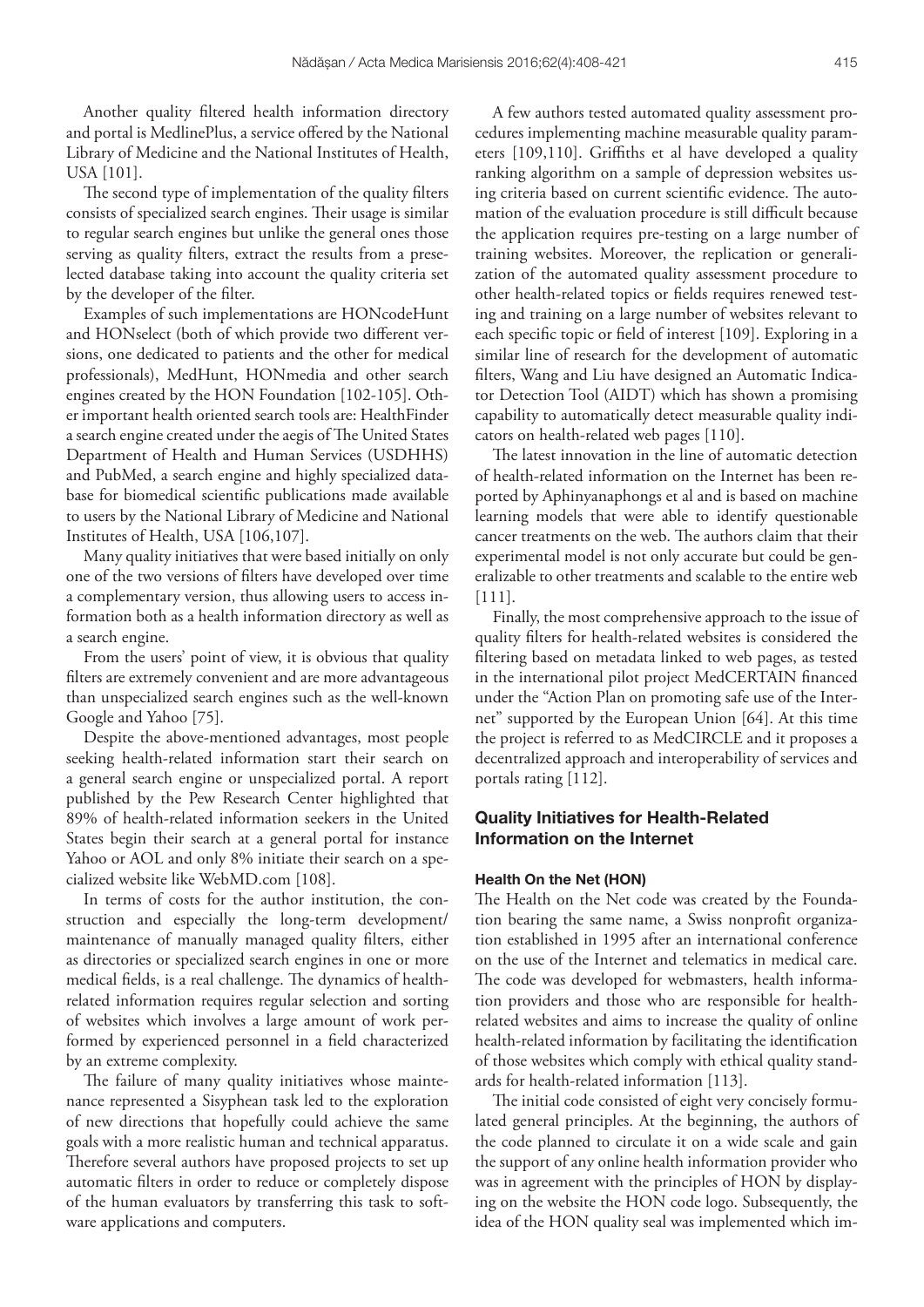plied prior verification of the candidate sites by a HON Foundation reviewer who scrutinized whether the applicant had indeed accommodated the HON principles on the website. For practicality reasons the initial criteria were operationalised so as to facilitate a consistent implementation [97]. Once the website's compliance had been validated, the applicant was required to display the HON seal of approval, usually on visible location on the homepage. The source code of the seal graphic was actively linked to the HON website.

The HONcode mainly includes the following ethical aspects of how health-related information are supposed to be shared via the Internet:

- clearly and visibly indicating the qualifications of the authors;
- • displaying a clear disclaimer that the information provided on the website is intended to support, not replace, the doctor-patient relationship;
- • ensuring the privacy and confidentiality of personal data submitted to the site by the visitors;
- • clear attribution of published health-related information;
- any claims regarding the benefits or efficiency of a treatment or medical device must be backed up by scientific evidence;
- providing the visitors an easy way to contact the site owner/administrator by email;
- disclosing the website's funding sources;
- clearly distinguishing the advertising materials from the editorial content [114].

Over the years, the HON Foundation has become the most popular initiative for improving the quality of the health-related websites. Currently, it also provides users several other useful services for finding health-related information [115] such as:

- the MedHunt service a specialized search engine that extracts information from sites certified by HON;
- the HonSelect service a directory of medical resources and a search engine integrator for dedicated medical searches;
- the WRAPIN service a complex feature that allows comparing health-related documents in any format (HTML, pdf, etc.) with an interconnected database to verify the existence and quality of the sought information in relation to the accepted standards;
- the HONmedia service a search engine specialized in image searching on HON's visual database comprising almost 7,000 images covering 2,000 topics;
- the PROVISU service a search engine for eye disease information; a service for diabetic disease – a search engine for accessing information about diabetes on all HON certified websites related to this disease;
- the ORPHANET service a directory and search engine for information on rare diseases and orphan drugs.

#### **DISCERN**

The DISCERN project was launched in 1996, it is conducted by the Department of Public Health and Primary Care at Oxford University in collaboration with other governmental and nongovernmental institutions and is funded by the National Health Service Research and Development Program [116].

Originally it was developed as a tool to help consumers and health information providers to evaluate the quality of health-related information in printed publications regarding treatment options. DISCERN went through a rigorous development and testing process by a group of experts in the field of consumer health information. A pilot study conducted on a nationally representative sample showed that the tool is acceptable in terms of reliability and validity [117].

DISCERN is a tool that can be used to assess the quality of medical journals without the help of a specialist and without consulting other publications in the same specialty. The tool may reveal issues that subsequently require a more thorough investigation. The DISCERN tool was designed to help in assessing credibility but not the accuracy of the evidence presented in the publication if interest. DISCERN does not include criteria regarding the means of presentation, graphics, illustrations, readability and other characteristics of the content [94].

In 2003, DISCERN has been reviewed and tested so as to meet online health-related information and is available on the Internet [118]. DISCERN consists of 15 questions covering the same number of quality criteria. For example, question no. 4 helps customers realize the extent to which the consulted publication explicitly mentions the sources the presented evidence was extracted from. Question no. 5 draws the consumers' attention upon the possibility that certain information may not be updated. Question no. 6 highlights the possible omissions of some treatment options or the likelihood of bias in presenting treatment options. Each question is complemented by instructions that help the user to correctly apply the tool [94]. Users are provided with a manual containing general information, instructions and detailed explanations for the evaluation of each quality criteria included in DISCERN as well as a number of specific examples. The final score obtained based on the answers to the questions can be used to accept or reject information or to identify the weaknesses of the website [94]. More recently, a new, shortened version, namely the Brief DISCERN guide has been designed. The validation tests carried out on a sample of mental health-related websites have shown satisfactory results [119].

#### URAC

URAC (Utilization Review Accreditation Commission) is a nonprofit, independent organization having multiple ongoing accreditation, education and evaluation programs in health care. Initially, the organization was limited to ser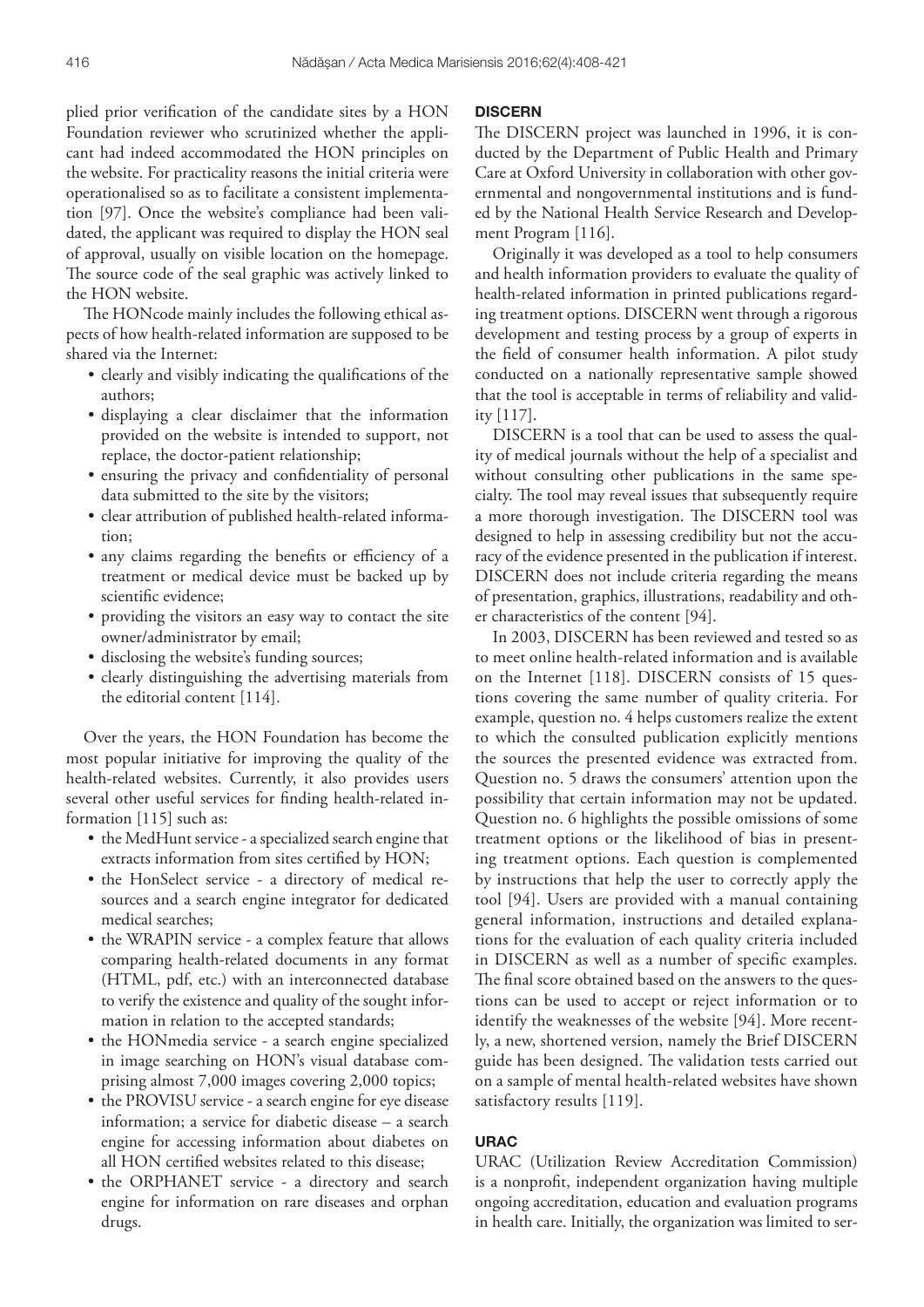vices aimed at checking the use of medical procedures for insured patients but later expanded its offer to a broader range of quality assessment and accreditation programs and services including those on the quality of health-related information disseminated on the Internet. In order to remove any reasonable suspicion of bias toward the health industry, URAC founders adopted several operating principles in the bylaws of the association that would ensure impartiality and avoidance of conflicts of interest. For this purpose, the association took the necessary steps regarding management and leadership representation and became an independent accrediting body including in its board of directors an equal number of representatives from all the stakeholders involved in the domain (consumers, providers, employers, government authorities, experts etc.) [120].

The accreditation program for health-related websites is based on the HI-Ethics code of conduct. Providers who are included in URAC's accreditation program of websites must disclose a series of information that can help consumers to evaluate the site. Disclosed information include among others: data about sponsors or other financial support, the site's privacy rules, the editorial policy and the advertising regulations. The health websites accredited by URAC must state the identity and qualifications of the authors and the information presented on the site should be based on scientific evidence. So as to ensure that accredited health-related information providers permanently comply with the assumed standards, URAC makes periodical reviews of the accredited websites and a thorough annual audit as well. URAC's certification program requires that all their clients set up a quality supervision committee composed of at least one specialist in the medical field and a person responsible for the confidentiality of personal data for each health-related website [98].

#### OMNI

"Organizing Medical Networked Information" (OMNI) was one of the first projects that provided users with a quality filter for accessing credible medical information. It was launched in 1996 by the Joint Information Services Committee (JISC) in the UK. The OMNI project was based on a quality filter approach, consisting of a database of medical resources which were selected based on quality criteria. The selection, categorization and reviewing of these resources were done by experts in the field of health-related information [99].

OMNI was mainly developed for specialized target groups such as students and teachers from the medical education system, researchers, and healthcare practitioner in the health care system. The service was for a while part of the BIOME service and in 2006 was integrated into the multidisciplinary portal Intute. The maintenance of the OMNI / Biome / Intute project database was a huge challenge. Unfortunately, in August 2010, the assigned budget to maintain Intute services was significantly reduced and from August 2011 the funding ceased. Although the data-

base is still available and can be accessed on the Intute site resources are no longer updated [122].

#### MedCERTAIN / MedCIRCLE

The two projects, MedCERTAIN and MedCIRCLE, aim at developing and promoting technologies able to guide consumers to credible health-related information on the Internet, creating a global Web network with reliable health-related information and enabling the consumers to assess and select high-quality health information. In the first phase, the MedCERTAIN project has developed tools and procedures that aimed to enable health information providers to apply for a transparency and credibility seal. From a technical perspective, MedCERTAIN is a technology-based approach assisting, on the one hand, the information providers to implement metadata tags and, on the other hand, allowing an external rating and certification of information using quality standardized vocabulary. Med-CIRCLE is a continuation of the MedCERTAIN project and seeks to extend the descriptive meta tags applied by providers through the rating concept conducted by third parties. The MedCIRCLE project encourages the active involvement of some existing portals in various European countries to promote the implementation of a common vocabulary and to experience ways of exchange between heterogeneous entities, portals or rating services. Med-CIRCLE brings together a consortium made up of three European health portals, located in Spain, France, and Germany. Two of them are supported by respected professional medical associations, namely, the German Medical Association and the Medical College of Barcelona [112].

The MedCERTAIN / MedCIRCLE strategy is based on three fundamental principles, namely:

- The technical criteria generally used to evaluate the trustworthiness of a website are not sufficient to assess the accuracy of the information, which can only be assessed by experts in the medical field [123].
- • The quality standards of health-related information on the Internet can not and must not be controlled by a single central authority [123].
- The vastness of the field requires imperatively a collaborative, decentralized approach to the quality assessment of health-related information, which is subject to the adoption of a common standardized language [123].

The strategy of the MedCERTAIN / MedCIRCLE project exploits the combined contribution of information providers, users and experts in health-related information thus giving a more realistic chance of covering a field as vast as the health-related Internet. The MedCERTAIN / MedCIRCLE project opens the possibility of a nuanced assessment with more levels of credibility. The first level is based on the provider's own annotations, the second on annotations made by common users and the third one, on the assessment of an expert from the medical field [78].

However, the functionality of this type of complex filtering is subject to the adoption, by all potential partners,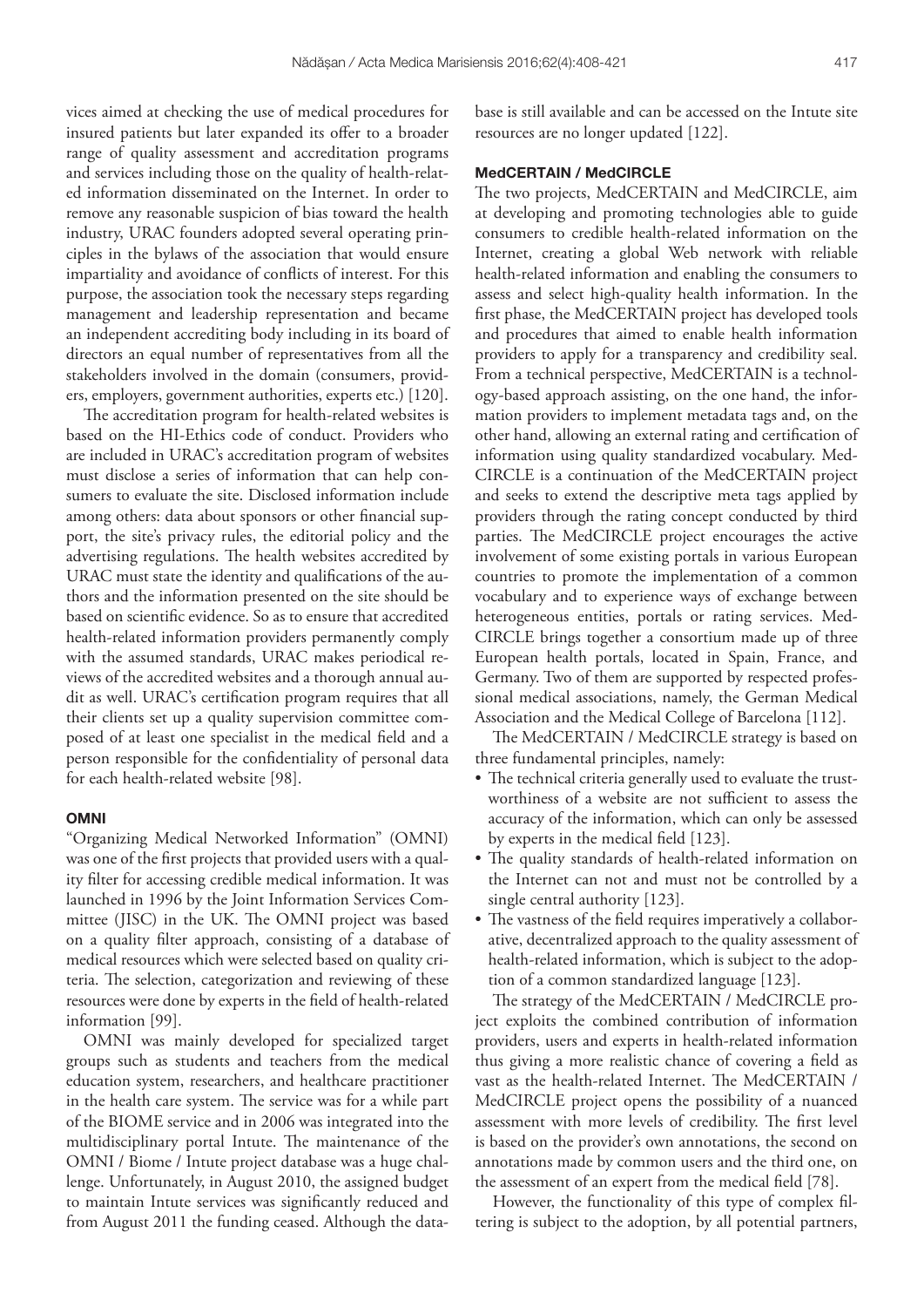of a unique metadata vocabulary called HIDDEL (Health Information Disclosure, Description and Evaluation Language) that allows the annotation of web pages with metadata information accessible to software applications used by the visitors of health websites [123].

## Other initiatives

In 2000, the World Health Organization (WHO) proposed the creation of ".health" as a new Internet global top-level domain (TLD) name like other well-known TLDs such as ".com" or ".org" to help users locate websites related to their fields of interest. The proposal is supported by many national and international health organizations. Through this initiative, WHO wants to improve the level of online health-related information quality and increase the users' confidence in health-related information on the Internet. It is thought that the WHO, as the funding organization, should have the responsibility to establish policies regarding the distribution and use of ".health" TLD names. WHO intends to make this domain available to health information providers who agree to abide by a set of health-related information quality criteria [124]. According to Internet Corporation For Assigned Names and Numbers (ICANN) the institution who coordinated and managed until October 1, 2016, coordination and management of generic TLDs, the .health domain name implementation is underway but it could take years until the new name might become available. Moreover, the process seems deadlocked in a deep controversy over the underlying philosophy that should guide the management of this domain. Consumer health experts seem to support some degree of content oversight and control while the opposing side espouses an unrestricted distribution based on commercial competition [125-127].

#### Romanian initiatives

The Romanian project which stands closest to the aims of a more credible and accurate health-related Internet is "Edusan" led by the National Institute for Research and Development in Informatics, Bucharest, the University of Medicine and Pharmacy "Carol Davila" and Valahia University from Targoviste. The project has been developed with European funding until the final phase of the experimental model. The project aims to develop a system of interconnected databases (about immunization, screening, prevention strategies and methods, risk factors, occupational health, environmental factors, institutions involved in public health, educational models on types of communities) as well as a library with health-related publications to facilitate the dissemination of expertise and the collaboration between institutions that have a role in the public healthcare system [128].

To the best of our knowledge, the only systematic and methodologically rigorous attempt to assess the quality of health–related information on the Romanian Internet was undertaken during 2008-2011 at the University of Medicine and Pharmacy of Tirgu Mures, as a doctoral research by the author of this review [129]. Several results published during 2011-2016 have shown a poor compliance of the Romanian health-related websites to the credibility criteria, and modest completeness and accuracy scores [45,52,58,60].

#### Conclusions and practical implications

Improving the quality of health-related information on the Internet is definitely a long and hard to fight battle. Although measuring the credibility of the health websites is generally considered a tangible objective, the practicality of the tools is seriously questioned, and rightly so because no studies published so far have been able to find a correlation between the ethical and scientific criteria. Measuring content completeness and accuracy and thus estimating the degree of concordance with the evidence-based medical literature is also an elusive target as long as the gulf between the natural language used to disseminate the health-related information and the mathematical language used by computers is not bridged in.

Until a comprehensive strategy and an efficient automatic method for quality assessment is proposed, there are some steps that might be followed based on what already is accepted as empirically and scientifically sound:

- health professionals should be more aware that healthy or ill people that are exposed to poor quality health-related information might at risk in a number of ways and should strive to reduce these potential risks by including this issue in the routine doctor-patient communication;
- at the health systems level, healthcare institutions and governmental organizations should invest more in providing high-quality health-related information to the general public and to specific categories of ill people;
- the educational strategies promoted by the governments should enable all people and especially children and adolescents to be equipped with a solid health literacy by complementing existing school curricula with health education that addresses the challenges of online health-related information;
- the global infrastructure and the stakeholders involved in the functioning of the Intenet should find ways to promote the principle of free access to information without unnecessarily compromising the safety of users who search online for health-related information.

#### Conflict of interest

None to declare.

## Acknowledgements

Thanks to Alina Cora Ţiplea, Reka Kutasi and Cristian Husac for translating and editing the English version of the manuscript.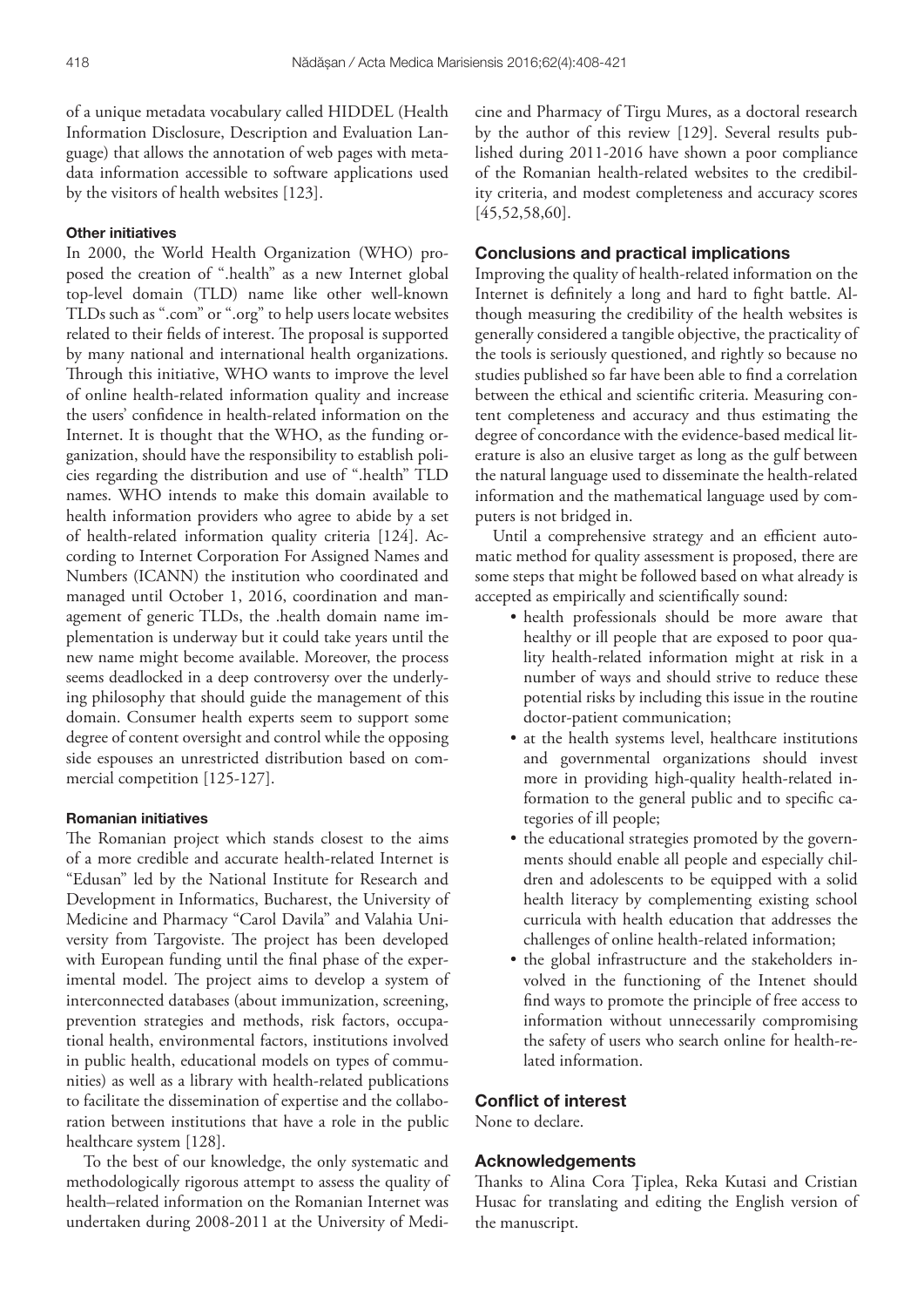#### **References**

- 1. Sechrest RC. The Internet and the physician-patient relationship. Clin Orthop Relat Res. 2010;468(10):2566-71. doi: 10.1007/s11999-010- 1440-3.
- 2. McMullan M. Patients using the Internet to obtain health information: how this affects the patient-health professional relationship. Patient Educ Couns. 2006;63(1-2):24-8.
- Cline RJ, Haynes KM. Consumer health information seeking on the Internet: the state of the art. Health Educ Res. 2001;16(6):671-92.
- 4. Eysenbach G, Powell J, Kuss O, Sa ER. Empirical studies assessing the quality of health information for consumers on the world wide web: a systematic review. JAMA. 2002;287(20):2691-700.
- 5. Kealey E, Berkman CS. The relationship between health information sources and mental models of cancer: findings from the 2005 Health Information National Trends Survey. J Health Commun. 2010;15 Suppl 3:236-51. doi: 10.1080/10810730.2010.522693.
- Zhang Y. Beyond quality and accessibility: Source selection in consumer health information searching. J Assn Inf Sci Tec. 2014;65:911–927. doi:10.1002/asi.23023
- DiFonzo N, Robinson NM, Suls JM, Rini C. Rumors about cancer: content, sources, coping, transmission, and belief. J Health Commun. 2012;17(9):1099-115. doi: 10.1080/10810730.2012.665417.
- 8. Weaver III JB, Thompson NJ, Weaver SS, Hopkins GL, Healthcare nonadherence decisions and Internet health information. Computers in Human Behavior. 2009;25(6):1373-80.
- 9. Berland GK, Elliott MN, Morales LS, Algazy JI, Kravitz RL, Broder MS, Kanouse DE, Muñoz JA, Puyol JA, Lara M, Watkins KE, Yang H, McGlynn EA. Health information on the Internet: accessibility, quality, and readability in English and Spanish. JAMA. 2001;285(20):2612-21.
- 10. Murray E, Lo B, Pollack L, Donelan K, Catania J, Lee K, Zapert K, Turner R. The impact of health information on the Internet on health care and the physician-patient relationship: national U.S. survey among 1.050 U.S. Physicians. J Med Internet Res. 2003;5(3):e17.
- 11. Hämeen-Anttila K1, Nordeng H, Kokki E, Jyrkkä J, Lupattelli A, Vainio K, Enlund H. Multiple information sources and consequences of conflicting information about medicine use during pregnancy: a multinational Internet-based survey. J Med Internet Res. 2014;16(2):e60. doi: 10.2196/ imir.2939
- 12. Kata A. Anti-vaccine activists, Web 2.0, and the postmodern paradigm--an overview of tactics and tropes used online by the antivaccination movement. Vaccine. 2012;30(25):3778-89. doi: 10.1016/j. vaccine.2011.11.112.
- 13. Gangarosa E, Galazka A, Wolfe C, Phillips L, Gangarosa R, Miller E, et al. Impact of anti-vaccine movements on pertussis control: the untold story. Lancet 1998;351(9099):356–61.
- 14. Bhandari N, Shi Y, Jung K. Seeking health information online: does limited healthcare access matter? J Am Med Inform Assoc. 2014;21(6):1113-7. doi: 10.1136/amiajnl-2013-002350.
- 15. Fox S, Duggan M. Health Online 2013. Pew Internet Project. Online: http://www.pewinternet.org/~/media//Files/Reports/PIP\_HealthOnline. pdf Accessed: September 30, 2016.
- 16. Fox S. The Social Life of Health Information. Pew Internet & American Life Project. 2011. Online http://www.pewinternet.org/~/media// Files/Reports/2011/PIP\_Social\_Life\_of\_Health\_Info.pdf. Accessed: September 15, 2016.
- 17. Andreassen HK, Bujnowska-Fedak MM, Chronaki CE, et al. European citizens' use of E-health services: A study of seven countries. BMC Public Health. 2007;7:53. doi:10.1186/1471-2458-7-53.
- 18. Euroepan Commission. Information society statistics. Eurostat. Sept. 2010 Online: http://epp.eurostat.ec.europa.eu. Accessed: June 14, 2011.
- 19. TradeAds Interactive. Profilul utilizatorului de Internet editia II. Bursa de reclamă. 2011. Online: http://blog.tradeads.eu/2011/01/31/profilulutilizatorului-de-internet-editia-ii/ Accessed: January 31, 2011.
- 20. Institutul Român pentru Evaluare şi Strategie. Românii şi internetul. Studiu privind utilizarea Internetului şi comportamentul internautic al românilor. 2011. Online: http://www.ires.com.ro/uploads/articole/ires\_romanii-siinternetul-2011\_analiza.pdf. Accessed: October 1, 2016.
- 21. Powell J, Inglis N, Ronnie J, Large S. The characteristics and motivations of online health information seekers: cross-sectional survey and qualitative interview study. J Med Internet Res. 2011;13(1):e20. doi: 10.2196/jmir.1600.
- 22. Dart J, Gallois C, Yellowlees P. Community health information sources--a survey in three disparate communities. Aust Health Rev. 2008;32(1):186- 96.
- 23. Dutta-Bergman MJ. Health attitudes, health cognitions, and health behaviors among Internet health information seekers: population-based

survey. J Med Internet Res. 2004;6(2):e15.

- 24. Demiris G. Consumer Health Informatics: Past, Present, and Future of a Rapidly Evolving Domain. Yearb Med Inform. 2016;Suppl 1:S42-7. doi: 10.15265/IYS-2016-s005.
- 25. Houston TK, Ehrenberger HE. The potential of consumer health informatics. Semin Oncol Nurs. 2001;17(1):41-7.
- 26. Hoffmann D, Schwartz J. Stopping deceptive health claims: the need for a private right of action under federal law. Am J Law Med. 2016;42(1):53- 84.
- 27. Dyer KA. Ethical challenges of medicine and health on the Internet: a review. J Med Internet Res. 2001;3(2):E23.
- 28. Unal B, Critchley JA, Capewell S. Missing, mediocre, or merely obsolete? An evaluation of UK data sources for coronary heart disease. J Epidemiol Community Health. 2003;57(7):530-5.
- 29. Rajani R, Mukherjee D, Chambers J. Murmurs: how reliable is information on the internet? Int J Cardiol. 2007;119(1):112-3.
- 30. Ching T, Roake JA, Lewis DR. Net-based information on varicose vein treatments: a tangled web. N Z Med J. 2010;123(1323):9-15.
- 31. Killeen S, Hennessey A, El Hassan Y, Killeen K, Clarke N, Murray K, Waldron B. Gastric cancer-related information on the Internet: incomplete, poorly accessible, and overly commercial. Am J Surg. 2011;201(2):171- 8. doi: 10.1016/j.amjsurg.2009.12.015.
- 32. Ream E, Blows E, Scanlon K, Richardson A. An investigation of the quality of breast cancer information provided on the internet by voluntary organisations in Great Britain. Patient Educ Couns. 2009;76(1):10-5. doi: 10.1016/j.pec.2008.11.019.
- 33. Meric F, Bernstam EV, Mirza NQ, Hunt KK, Ames FC, Ross MI, Kuerer HM, Pollock RE, Musen MA, Singletary SE. Breast cancer on the world wide web: cross sectional survey of quality of information and popularity of websites. BMJ. 2002;324(7337):577-81.
- 34. Ni Riordain R, McCreary C. Head and neck cancer information on the internet: type, accuracy and content. Oral Oncol. 2009;45(8):675-7. doi: 10.1016/j.oraloncology.2008.10.006.
- 35. López-Jornet P, Camacho-Alonso F. The quality of internet sites providing information relating to oral cancer. Oral Oncol. 2009;45(9):e95-8. doi: 10.1016/j.oraloncology.2009.03.017.
- 36. Dulaney C, Barrett OC, Rais-Bahrami S, Wakefield D, Fiveash J, Dobelbower M. Quality of Prostate Cancer Treatment Information on Cancer Center Websites. Cureus. 2016;8(4):e580. doi: 10.7759/ cureus.580.
- 37. Lawrentschuk N, Abouassaly R, Hackett N, Groll R, Fleshner NE. Health information quality on the internet in urological oncology: a multilingual longitudinal evaluation. Urology. 2009;74(5):1058-63. doi: 10.1016/j. urology.2009.05.091.
- 38. Minzer-Conzetti K, Garzon MC, Haggstrom AN, Horii KA, Mancini AJ, Morel KD, Newell B, Nopper AJ, Frieden IJ. Information about infantile hemangiomas on the Internet: how accurate is it? J Am Acad Dermatol. 2007;57(6):998-1004.
- 39. Pérez-López FR. An evaluation of the contents and quality of menopause information on the World Wide Web. Maturitas. 2004;49(4):276-82.
- 40. Bedell SE, Agrawal A, Petersen LE. A systematic critique of diabetes on the world wide web for patients and their physicians. Int J Med Inform. 2004;73(9-10):687-94.
- 41. Thakurdesai PA, Kole PL, Pareek RP. Evaluation of the quality and contents of diabetes mellitus patient education on Internet. Patient Educ Couns. 2004;53(3):309-13.
- 42. McGill JF, Moo TA, Kato M, Hoda R, Allendorf JD, Inabnet WB, Fahey TJ 3rd, Brunaud L, Zarnegar R, Lee JA. World wide what? The quality of information on parathyroid disease available on the Internet. Surgery. 2009;146(6):1123-9. doi: 10.1016/j.surg.2009.09.016.
- 43. Ostry A, Young ML, Hughes M. The quality of nutritional information available on popular websites: a content analysis. Health Educ Res. 2008;23(4):648-55.
- 44. Sutherland LA, Wildemuth B, Campbell MK, Haines PS. Unraveling the web: an evaluation of the content quality, usability, and readability of nutrition web sites. J Nutr Educ Behav. 2005;37(6):300-5.
- 45. Nădăşan V, Moldovan G, Tarcea M, Ureche R. Edified or confused? How complete and accurate is the information about vitamin B12 on the Romanian Websites? Revista de Igienă şi Sănătate Publică, Timişoara 2011;61(4):49-57.
- 46. Griffiths KM, Christensen H. Quality of web based information on treatment of depression: cross sectional survey. BMJ. 2000;321(7275):1511-5.
- 47. Burneo JG. An evaluation of the quality of epilepsy education on the Canadian World Wide Web. Epilepsy Behav. 2006;8(1):299-302.
- 48. Tench CM, Clunie GP, Dacre J, Peacock A. An insight into rheumatology resources available on the World Wide Web. Br J Rheumatol.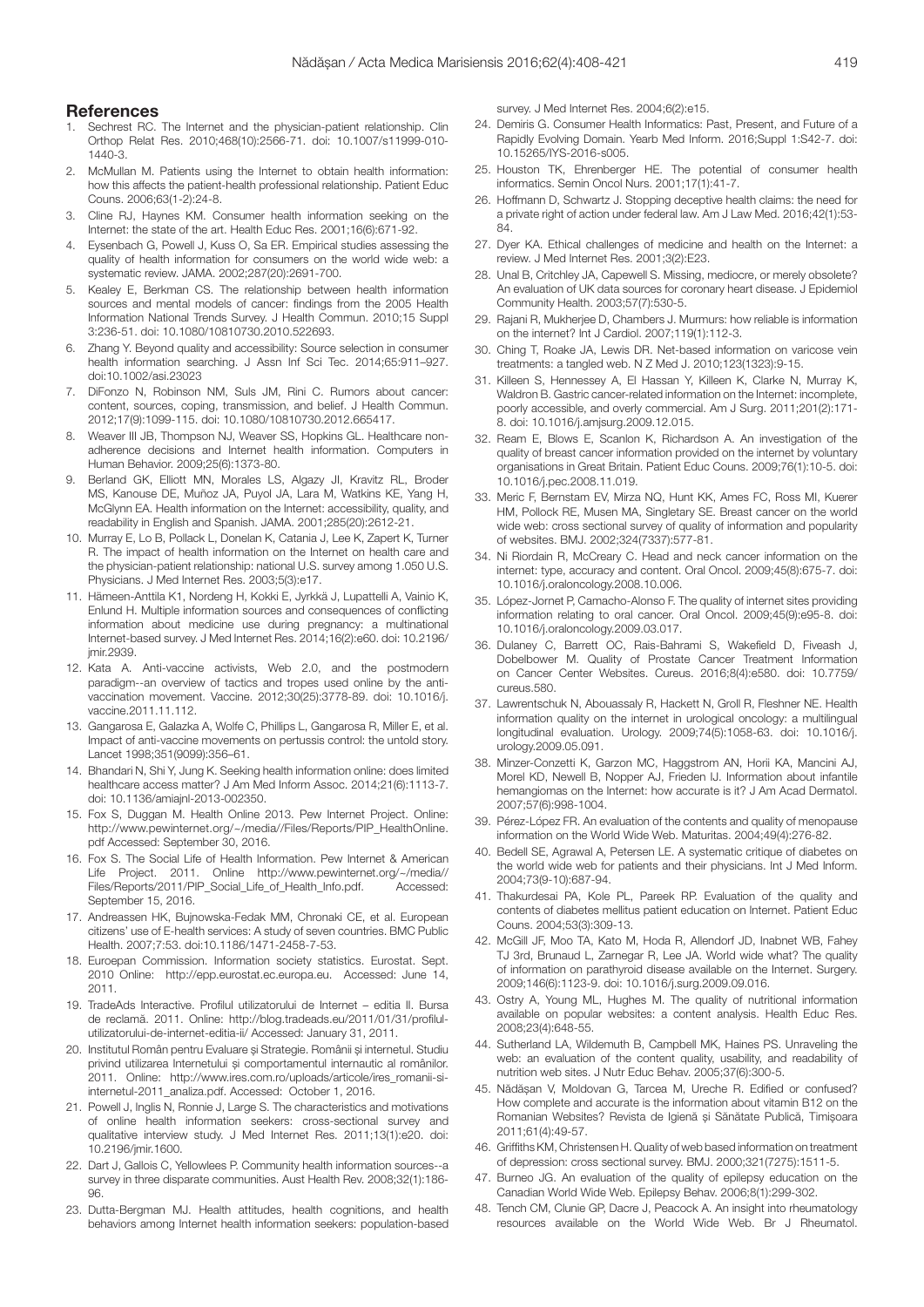1998;37(11):1233-5.

- 49. Lewiecki EM, Rudolph LA, Kiebzak GM, Chavez JR, Thorpe BM. Assessment of osteoporosis-website quality. Osteoporos Int. 2006;17(5):741-52.
- Tiller G, Rea S, Silla R, Wood F. Burns first aid information on the Internet. Burns. 2006;32(7):897-901.
- 51. Butler DP, Perry F, Shah Z, Leon-Villapalos J. The quality of video information on burn first aid available on YouTube. Burns. 2013;39(5):856- 9. doi: 10.1016/j.burns.2012.10.017.
- 52. Nădăşan V, Vancea G, Georgescu AP, Tarcea M, Abram Z. The Credibility, Completeness and Accuracy of Information about First Aid in Case of Choking on the Romanian Websites. Journal of Applied Quantitative Methods. 2011;6(3):18-26.
- 53. Morr S, Shanti N, Carrer A, Kubeck J, Gerling MC. Quality of information concerning cervical disc herniation on the Internet. Spine J. 2010;10(4):350-4. doi: 10.1016/j.spinee.2010.02.009.
- 54. Greene DL, Appel AJ, Reinert SE, Palumbo MA. Lumbar disc herniation: evaluation of information on the internet. Spine (Phila Pa 1976). 2005;30(7):826-9.
- 55. Mathur S, Shanti N, Brkaric M, Sood V, Kubeck J, Paulino C, Merola AA. Surfing for scoliosis: the quality of information available on the Internet. Spine (Phila Pa 1976). 2005;30(23):2695-700.
- Soot LC, Moneta GL, Edwards JM. Vascular surgery and the Internet: a poor source of patient-oriented information. J Vasc Surg. 1999;30(1):84- 91.
- 57. Yermilov I, Chow W, Devgan L, Makary MA, Ko CY. What is the quality of surgery-related information on the internet? Lessons learned from a standardized evaluation of 10 common operations. J Am Coll Surg. 2008;207(4):580-6. doi: 10.1016/j.jamcollsurg.2008.04.034.
- 58. Nădăşan V, Voidăzan S, Tarcea M, Ureche R. The quality of information about influenza on the Romanian Internet. Acta Medica Transilvanica 2011;2(3):312-4.
- 59. Impicciatore P, Pandolfini C, Casella N, Bonati M. Reliability of health information for the public on the world wide web: systematic survey of advice on managing fever in children at home. BMJ 1997; 314:1875–81.
- 60. Nădăşan V, Moldovan O. The Completeness and Accuracy of Information about Coeliac Disease on the Romanian Websites. Journal of Applied Quantitative Methods. 2016;11(3):72-83.
- 61. Lau AY, Gabarron E, Fernandez-Luque L, Armayones M. Social media in health--what are the safety concerns for health consumers? HIM J. 2012;41(2):30-5.
- 62. Hughes B, Joshi I, Wareham J. Health 2.0 and Medicine 2.0: tensions and controversies in the field. J Med Internet Res. 2008;10(3):e23.
- 63. Fullwood MD, Kecojevic A, Basch CH. Examination of YouTube videos related to synthetic cannabinoids. Int J Adolesc Med Health. 2016;pii:/j/ ijamh.ahead-of-print/ijamh-2016-0073/ijamh-2016-0073.xml. doi: 10.1515/ijamh-2016-0073.
- 64. Eysenbach G, Diepgen TL. Towards quality management of medical information on the internet: evaluation, labelling and filtering of information, BMJ 1998;317:1496-1500.
- 65. Ahlbrandt J, Brammen D, Majeed RW, Lefering R, Semler SC, Thun S, Walcher F, Röhrig R. Balancing the need for big data and patient data privacy--an IT infrastructure for a decentralized emergency care research database. Stud Health Technol Inform. 2014;205:750-4.
- 66. López L, Green AR, Tan-McGrory A, King R, Betancourt JR. Bridging the digital divide in health care: the role of health information technology in addressing racial and ethnic disparities. Jt Comm J Qual Patient Saf. 2011;37(10):437-45.
- 67. Domanski K, Kleinschmidt KC, Schulte JM, Fleming S, Frazee C, Menendez A, Tavakoli K. Two cases of intoxication with new synthetic opioid, U-47700. Clin Toxicol (Phila). 2016:1-5. [Epub ahead of print] DOI: 10.1080/15563650.2016.1209763
- 68. Crocco AG, Villasis-Keever M, Jadad AR. Analysis of cases of harm associated with use of health information on the internet. JAMA 2002;287(21),2869-71.
- 69. Food and Drug Administration. Consumer Health Information. FDA 101: Health Fraud Awareness. May 2009. Online: http://www.fda.gov/ downloads/ForConsumers/ProtectYourself/HealthFraud/UCM167504. pdf. Accessed September 15, 2016.
- 70. National Institute on Aging. Online Health Information: Can You Trust It? U.S. Department of Health and Human Services. National Institutes of Health. December 2014. Online: https://www.nia.nih.gov/health/ publication/online-health-information. Accessed: September 15, 2016.
- 71. National Cancer Institute. Using Trusted Resources. National Institutes of Health. March 2015. Online: https://www.cancer.gov/about-cancer/ managing-care/using-trusted-resources. Accessed: September 15, 2016.
- 72. Jadad A, Gagliardi A. Rating health information on the internet: navigation to knowledge or to Babel. JAMA 1998;279(8):611-4.
- 73. Gagliardi A, Jadad A. Examination of instruments used to rate quality of health information on the internet: chronicle of a voyage with an unclear destination. BMJ 2002;324:569-73.
- 74. Bernstam EV, Shelton DM, Walji M, Meric-Bernstam F. Instruments to assess the quality of health information on the World Wide Web: what can our patients actually use? Int J Med Inform. 2005;74(1):13-9.
- 75. Wilson P. How to find the good and avoid the bad or ugly: a short guide to tools for rating quality of health information on the internet. BMJ. 2002;324(7337):598-602.
- 76. Kim P, Eng TR, Deering MJ, Maxfield A. Published criteria for evaluating health related web sites: a review. BMJ 1999; 318:647-9.
- 77. Walji M, Sagaram S, Sagaram D, Meric-Bernstam F, Johnson C, Mirza NQ, Bernstam EV. Efficacy of Quality Criteria to Identify Potentially Harmful Information: A Cross-sectional Survey of Complementary and Alternative Medicine Web Sites. J Med Internet Res 2004;6(2):e21.
- 78. Commission of the European Communities, Brussels. eEurope 2002: Quality Criteria for Health related Websites. J Med Internet Res 2002;4(3):e15. DOI: 10.2196/jmir.4.3.e15
- 79. Chiang MF, Cole RG, Gupta S, Kaiser GE, Starren JB. Computer and World Wide Web accessibility by visually disabled patients: problems and solutions. Surv Ophthalmol. 2005;50(4):394-405.
- 80. Davis JJ. Disenfranchising the disabled: the inaccessibility of Internetbased health information. J Health Commun. 2002;7(4):355-67.
- 81. Oakland T, Lane HB. Language, Reading, and Readability Formulas: Implications for Developing and Adapting Tests. International Journal of Testing 2004;4(3):239-52.
- 82. Leroy G, Helmreich S, Cowie JR, Miller T, Zheng W. Evaluating online health information: beyond readability formulas. AMIA Annu Symp Proc. 2008:394-8.
- 83. Kim H, Goryachev S, Rosemblat G, Browne A, Keselman A, Zeng-Treitler Q. Beyond surface characteristics: a new health text-specific readability measurement. AMIA Annu Symp Proc. 2007:418-22.
- 84. Leroy G, Miller T. A Balanced Approach to Health Information Evaluation : A Vocabulary-Based Naïve Bayes Classifier and Readability Formulas. Journal of the American Society for Information Science, 2008;59:1409- 19.
- 85. McInnes N, Haglund BJ. Readability of online health information: implications for health literacy. Inform Health Soc Care. 2011;36(4):173- 89. doi: 10.3109/17538157.2010.542529.
- 86. Walsh TM, Volsko TA. Readability assessment of internet-based consumer health information. Respir Care. 2008;53(10):1310-5.
- 87. Stausberg J, Fuchs J, Hüsing J, Hirche H. Health care providers on the World Wide Web: quality of presentations of surgical departments in Germany. Med Inform Internet Med. 2001;26(1):17-24.
- 88. Sillence E, Briggs P, Harris PR, Fishwick L. A framework for understanding trust factors in web-based health advice. Int J Human-Computer Studies. 2006 64(8):697-713.
- 89. Health On the Net Foundation. The HON Code of Conduct for medical and health Web sites. Online: http://www.hon.ch/Global/index.html. Accesed: September 15, 2016.
- 90. iHealthCoalition. eHealth Code of Ethics. Online: http://www. ihealthcoalition.org/ehealth-code-of-ethics/. Accessed: September 15, 2016.
- 91. Kemper DW. Hi-Ethics: Tough principles for earning consumer trust. URAC/Internet Healthcare Coalition. 2001. Online: http://www. imaginologia.com.br/dow/manual/Hi-Ethics.pdf. Accessed: September 15, 2016.
- 92. Winker MA, Flanagin A, Chi-Lum B, White J, Andrews K, Kennett RL, et al. Guidelines for medical and health information sites on the Internet: Principles governing AMA websites. JAMA 2000;283:1600–16.
- 93. International Federation of Pharmaceutical Manufacturers & Associations. IFPMA Code Of Practice 2012. Online: http://www.lif.se/globalassets/ etik/dokument/ifpma\_code\_of\_practice\_2012.pdf. Accessed: September 15, 2016.
- 94. DISCERN. Background. Online: http://www.discern.org.uk/background\_ to\_discern.php. Accessed: October 5, 2016.
- 95. Net Scoring: criteria to assess the quality of Health Internet information. Online: http://www.chu-rouen.fr/netscoring/netscoringeng.html. Accessed: October 05.2016.
- 96. Boulos MNK, Roudsari AV, Gordon C, Gray JAM. The Use of Quality Benchmarking in Assessing Web Resources for the Dermatology Virtual Branch Library of the National electronic Library for Health (NeLH) J Med Internet Res 2001;3(1):e5.
- 97. Eysenbach G. Design and evaluation of consumer health information